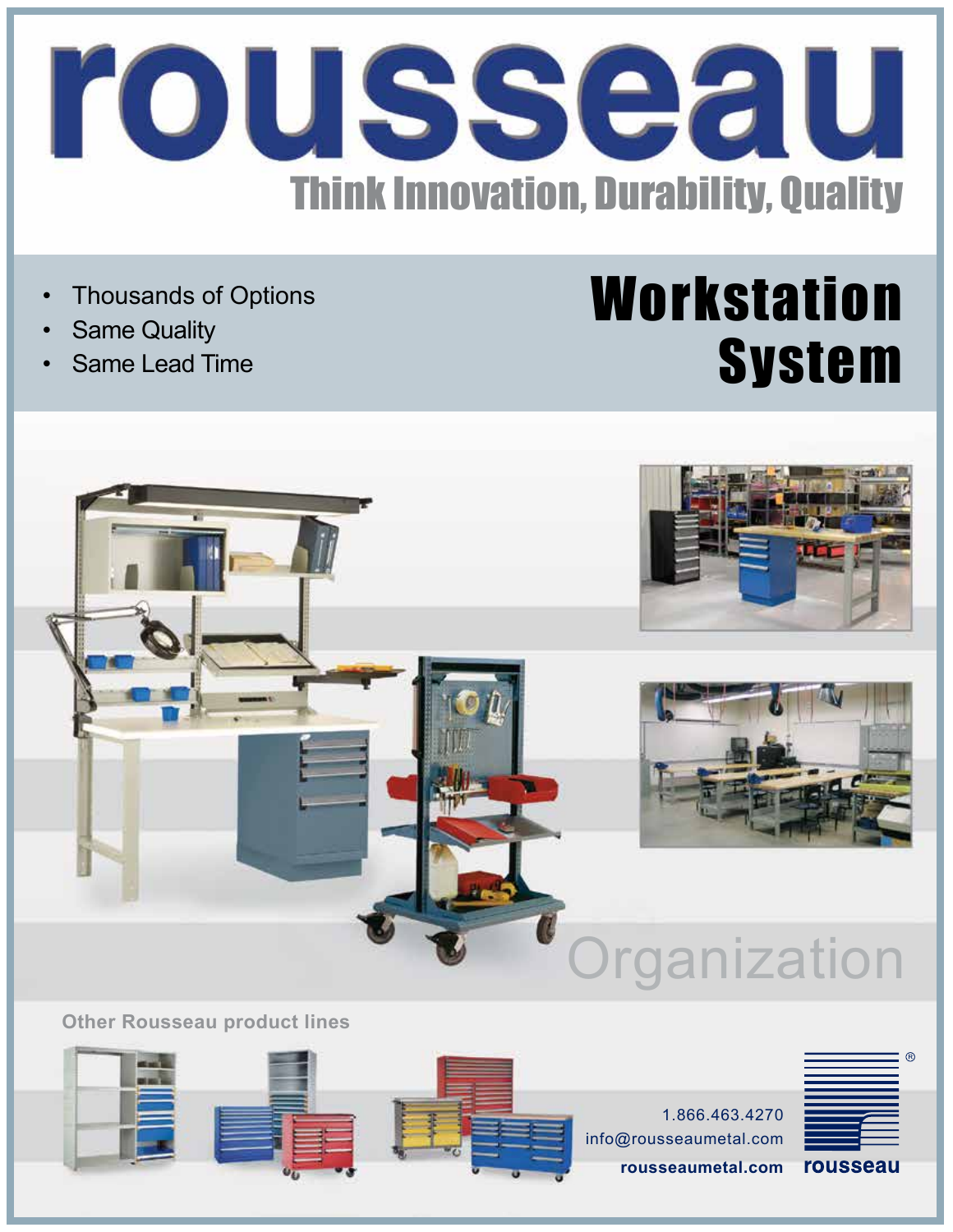# Workstation System

## **Optimize your Workspace from Top to Bottom. "**

Whether you are looking for a basic workbench with two legs and a top, or a specialized table that is stationary, mobile, or adjustable in height, you will find a solution for each and every application.

You will appreciate their versatility as they evolve with your changing needs by simply adding any of the numerous easy-to-install accessories.

See how it is easy to build your workstation.



## **1 – Work Surfaces 2 – Under The Work Surface**

#### **Laminated Wood Plastic Laminated Resistant ABS/PVC**



Top for general industrial applications.

Made with varnished hardwood slats.

Good impact resistance.

**Painted Steel**

Industrial, maintenance, repair or assembly applications.



Ideal for assembly, quality control and packaging applications.

## **Drawer Unit Plastic Laminated ''L'' Cabinet**



Ideal for assembly stations.

Applications using chemical products.



''Inversed" hat shaped top for added strength.

Equipped with knockouts to allow installation of electrical outlets.





Applications that require more flexibility or capacity.

400 lb capacity per drawer and a lifetime warranty on the rolling mechanism.

Wide-range of dimensions and accessories.



ball bearing slide system.

unit heights. Can be fixed on a cabinet or under

Several drawer and

a worksurface.

#### **Doors**



Offered in both solid metal or glass, doors close and lock the area beneath the work surface.



Drawer on precision ball bearing slide system assures easy, consistent opening without getting wedged.

100 lb capacity per drawer and 100% access to drawer content.

Optional central locking mechanism.

#### **CPU Support**



Handle allows width of plastic side support to be adjusted.

Smooth, quiet movement.



Applications using solvents, oils or other chemical products.

Industrial, maintenance, repair or assembly applications.



Resistance point to point and point to ground between 10 $\textdegree$  and 10 $\textdegree$  Ω.

# Easy to clean.<br>Easy to clean. Solvents, oils or other the precision of the solvents, oils or other the precision



*Here are some of the possibilities.*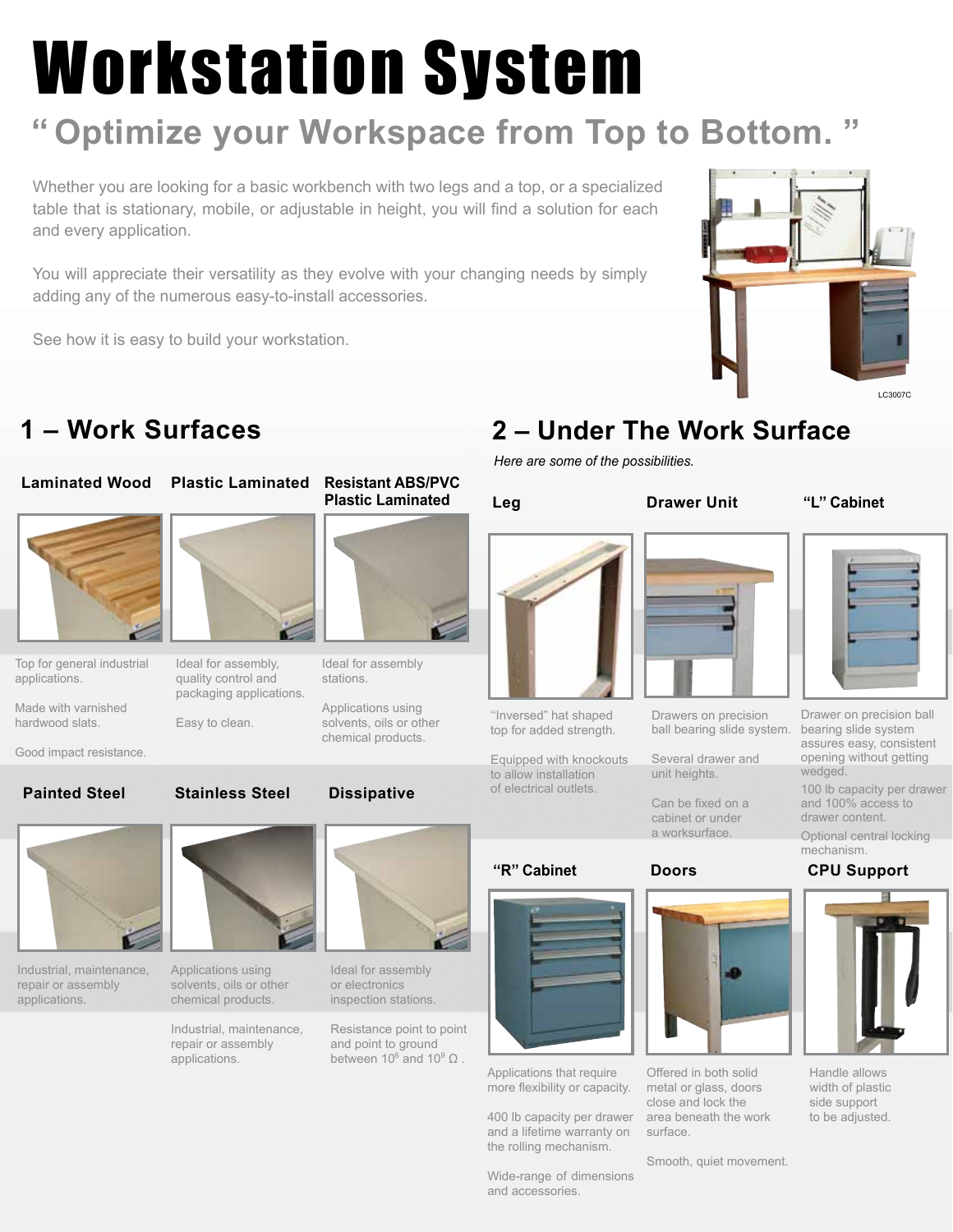

**Customize your work centers according to your needs for maximum output.**

## **3 – Above the Work Surface**

*Here are some of the possibilities.*

**Riser Shelf**



#### **Overhead Cabinet**



#### **Louvered Panel**

**Plastic Bin Rail Computer Holder**







Layout and position of the majority of the accessories can be changed without tools. Components are installed by simply tightening handles or by hooking them onto the uprights.

#### **Mobile Workbench and Cabinet**



100 lb capacity per drawer assures easy and consistent opening without getting wedged thanks to a precision ball bearing slide system.

Equipped with high-quality 4" or 6" casters and available in single, double and triple versions.

Optional central locking and lock-in mechanisms available.



The support may be installed on Rousseau workbenches as well as most workbench tops offered on the market. It offers infinite possibilities to increase efficiency and productivity.

## **Multi-Purpose Stand**



The multipurpose stand provides easy access to tools and equipment. It increases productivity and reduces risk of injury.

Available mobile or stationary.



### **www.rousseaumetal.com**